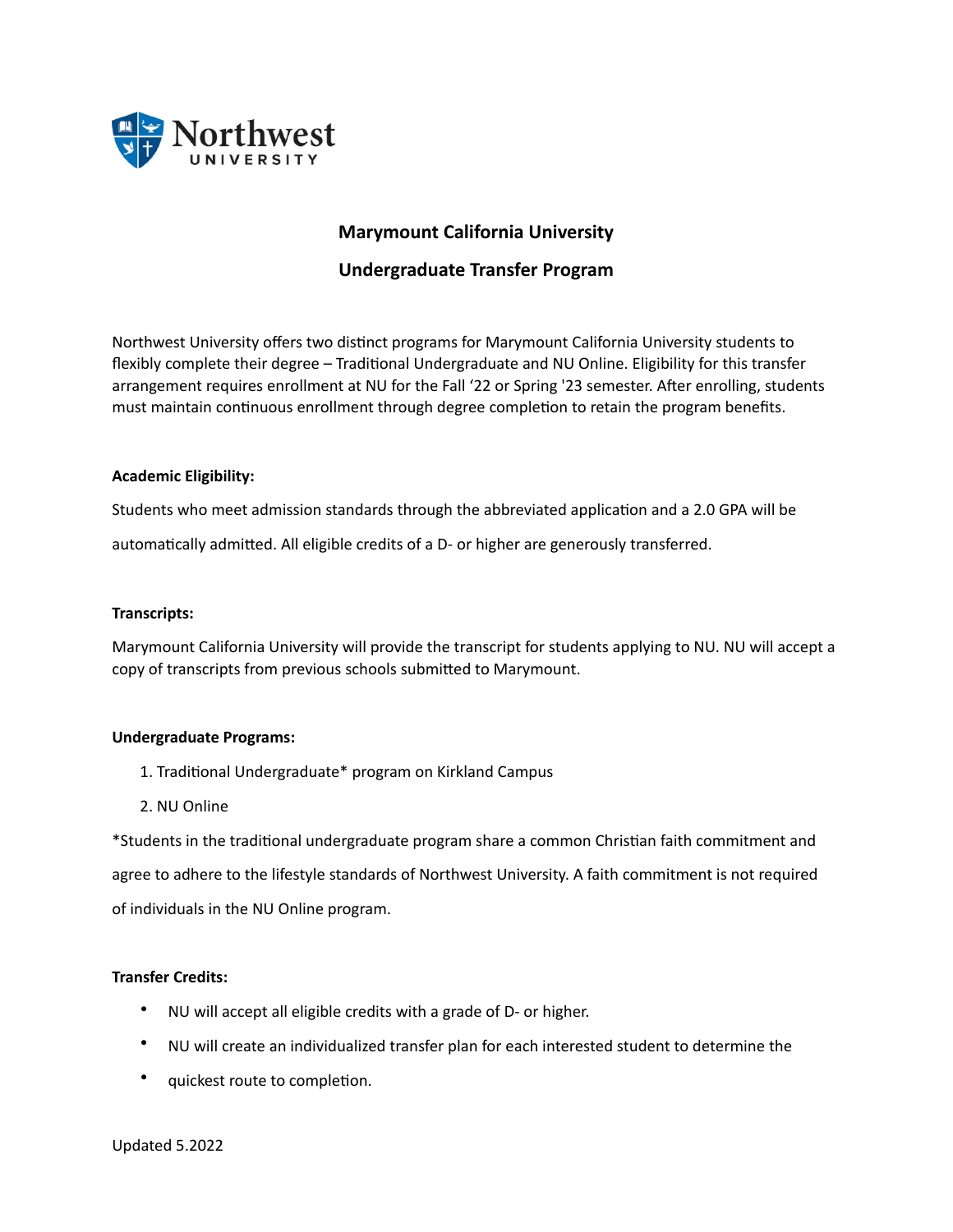• Students majoring in programs which NU does not offer may change their major or pursue Interdisciplinary Studies.

### **Financial Aid:**

NU will offer a \$5,000 scholarship, renewable for up to three additional years, in addition to a transfer student scholarship for which the student may qualify. Students who have filed a FAFSA for the 2022-23 will need to add Northwest University, (school code is 003783). Upon receipt of the FAFSA a financial aid offer will be given.

#### **Athletics:**

Students interested in intercollegiate athletics (NAIA) should inquire with Admissions. Decisions related to team participation and scholarships will be made by NU coaches.

## **Streamlined Admissions Process for Marymount California University Students:**

Marymount students receive a streamlined application process which is abbreviated from a typical

transfer process. To apply, simply follow the steps below for your desired program.

#### **Traditional Undergraduate, Kirkland Campus**

- Go to www.northwestu.edu/apply and click "Start a new Application"
- Step 1 – Register
- Step 2 Create an Application
	- o Under *Academic Level* select "Undergraduate"
	- o Under *Campus* select "Kirkland"
	- $\circ$  Complete the other fields and hit submit
- Step  $3$  Complete the Application
	- $\circ$  Request the Marymount transcripts

To learn more or apply:

- Please visit www.northwestu.edu
- Contact Admissions at admissions@northwestu.edu or 425.889.5231